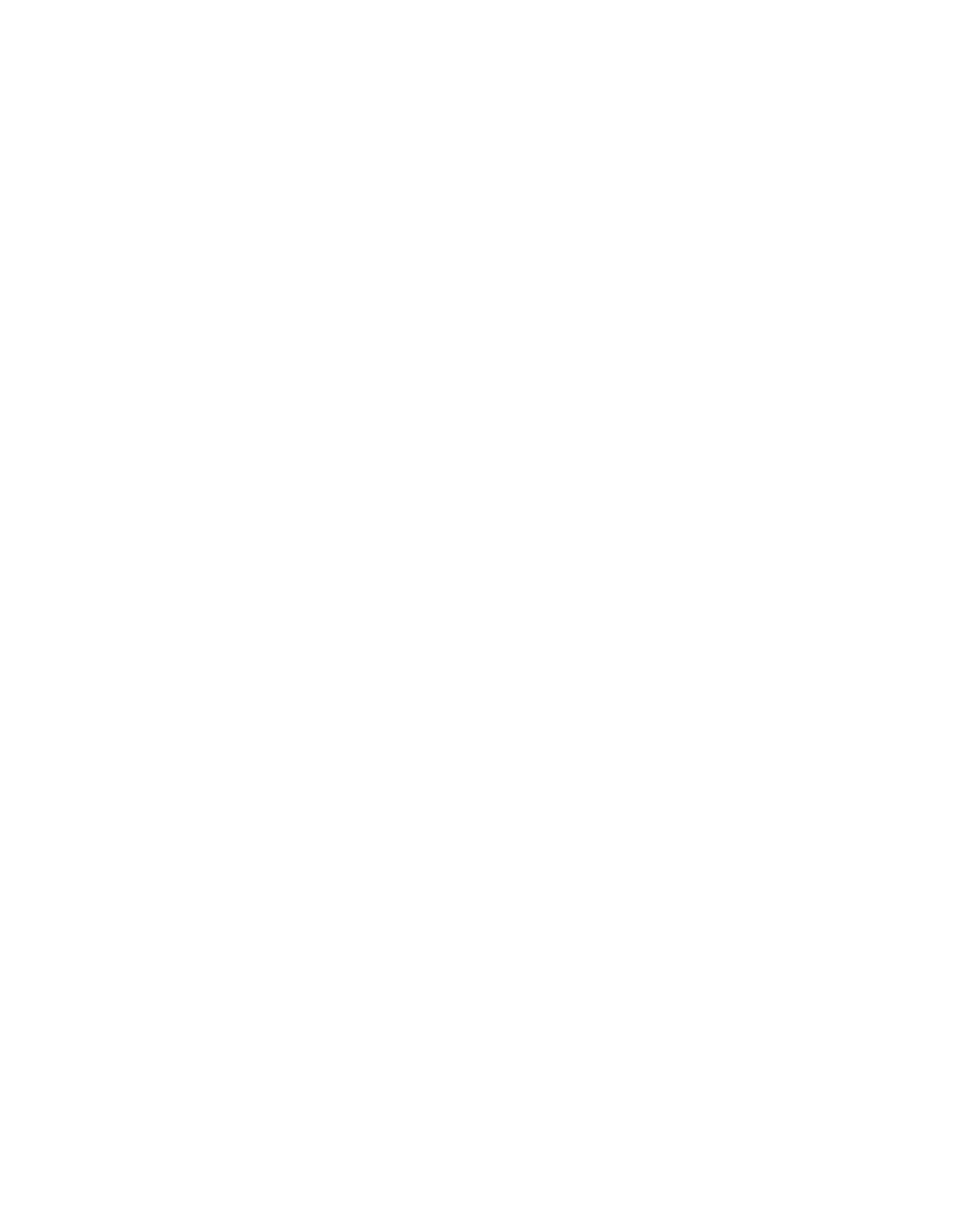

**TERRY L. AUSTIN POST OFFICE BOX 400 BUCHANAN, VIRGINIA 24066** 

**NINETEENTH DISTRICT** 

**COMMONWEALTH OF VIRGINIA HOUSE OF DELEGATES RICHMOND** 

> **COMMIT TEE ASSIGNMENTS: TRANSPORTATION APPROPRIATIONS COUNTIES, cmES AND TOWNS RULES**

December 12, 2019

The Honorable Ralph S. Northam Members of the General Assembly

Dear Ladies and Gentleman,

Chapters 837 and 846 of the 2019 Acts of Assembly (2019 Acts of Assembly) established Chapter 36 of Title 33 .2 of the Code of Virginia, creating the Interstate 81 (1-81) Improvement Program and Fund and directed the Commonwealth Transportation Board (Board) to establish an 1-81 Committee (Committee). The purpose of the Committee is to provide advice and recommendations to the Board regarding the development of the I-81 Program (Program) and updates to the I-81 Corridor Improvement Plan (Plan). The Board established the Committee May 15, 2019.

The 2019 Acts of Assembly further directed the Committee to review the Plan, which was adopted by the Board on December 5, 2018, as it relates to funding options and prioritization of projects, and conduct regional meetings to seek input from the public and stakeholder organizations on those options. The Committee shall meet four times a year and rotate among Planning Districts 3,4,5,6, and 7. The Committee held meetings in Lexington and Natural Bridge, and received public comment at both meetings. The Committee plans to convene two additional meetings no later than July 1, 2020.

The I-81 Corridor Improvement Fund (Fund) became effective July 1 this year. Sources of revenues for the Fund include a newly-established truck registration fee as well as an I-81 corridor regional fuels tax, and statewide diesel and road taxes. It is estimated that revenues dedicated to the fund will total \$103 million in fiscal year 2020 and will increase each subsequent year reaching an estimated \$163 million in fiscal year 2025. These funds will support the \$2 billion improvement program. Moneys in the Fund shall only be used for capital, operating, and other improvement costs identified in the Program.

The Virginia Department of Transportation (VDOT) has provided a briefing to the Committee outlining the prioritization process for operational and capital improvements, and the draft schedule for delivery of the 1-81 Program. The current schedule consists of 16 projects included in the FY2020-2025 SYIP as adopted by the Board in June and an additional 31 projects amended into the FY2020-2025 SYIP in October of 2019. The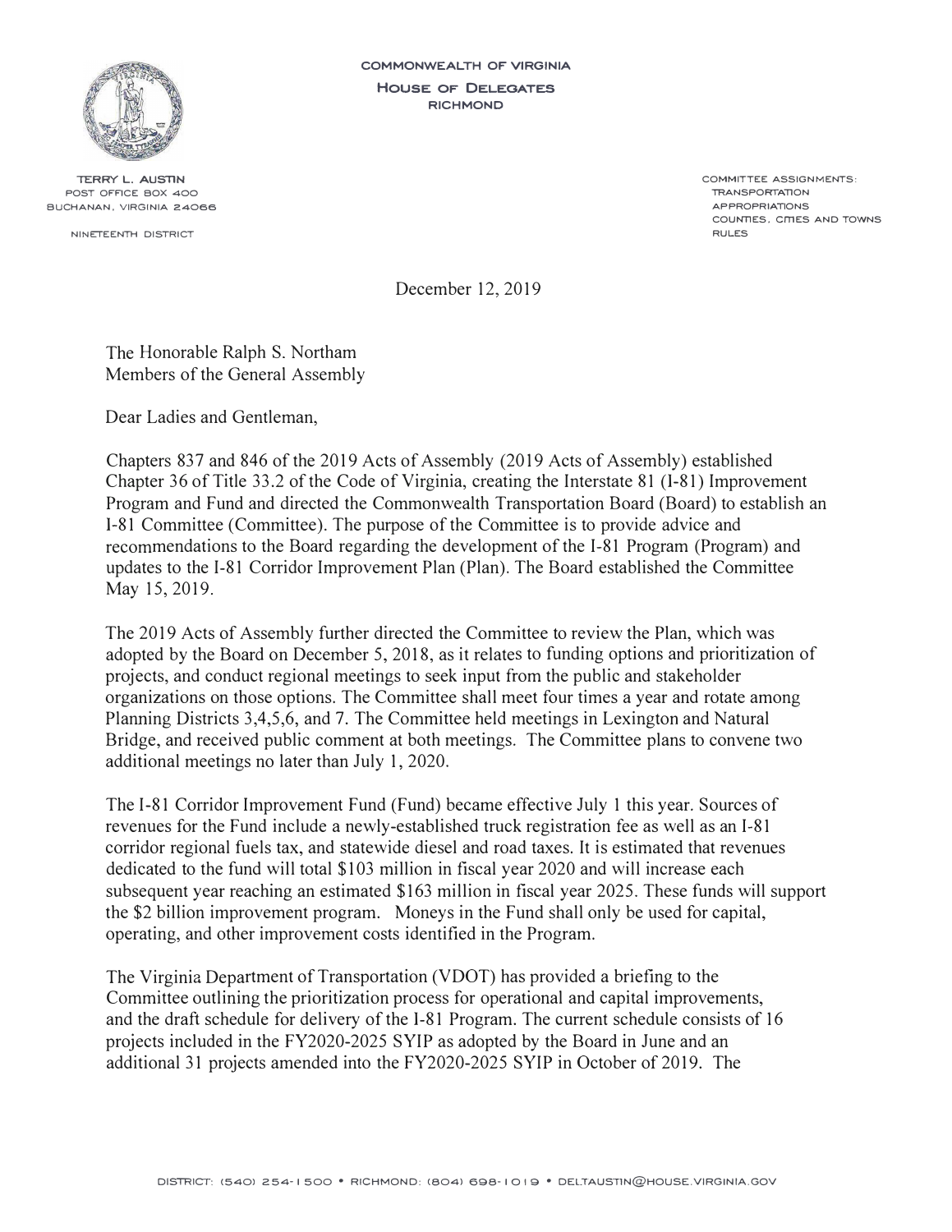

**TERRY L. AUSTIN POST OFFICE BOX 400 BUCHANAN, VIRGINIA 24066** 

**NINETEENTH DISTRICT** 

**COMMONWEALTH OF VIRGINIA HOUSE OF DELEGATES RICHMOND** 

> **COMMITTEE ASSIGNMENTS: TRANSPORTATlON APPROPRIATlONS COUNTlES. cmES AND TOWNS RULES**

briefing further provided VDOT's approach to prioritization which is a "Smart Scale-like" scoring that considers readiness, constructability, risks and agency input.

The Program assumes a Pay-Go financing scenario with an additional 17 projects to be added in FY2028/29, which will require 21 years for Program completion. Should the General Assembly approve bonding, the remaining 17 projects could be accelerated and Program completion could be achieved in 12 years.

The Committee has reviewed the adopted I-81 Corridor Improvement Plan as well, the 1-81 Corridor Improvement Program Plan Progress Report which will be acted upon by the Board on December 11, 2019. The Committee supports VDOT's approach to project prioritization recommendations and seeking bond financing to deliver the Program sooner. Formal action was taken by the Committee recommending approval to the Board. The vote was unanimous on both items.

The Committee remains dedicated to addressing the many needs along the 1-81 Corridor and looks forward to continuing to bolster this critical work that will improve the quality of life of those most impacted as well as support the economic vitality of the commonwealth.

Sincerely,

Delegate Terry Austin Chairman, I-84 Committee